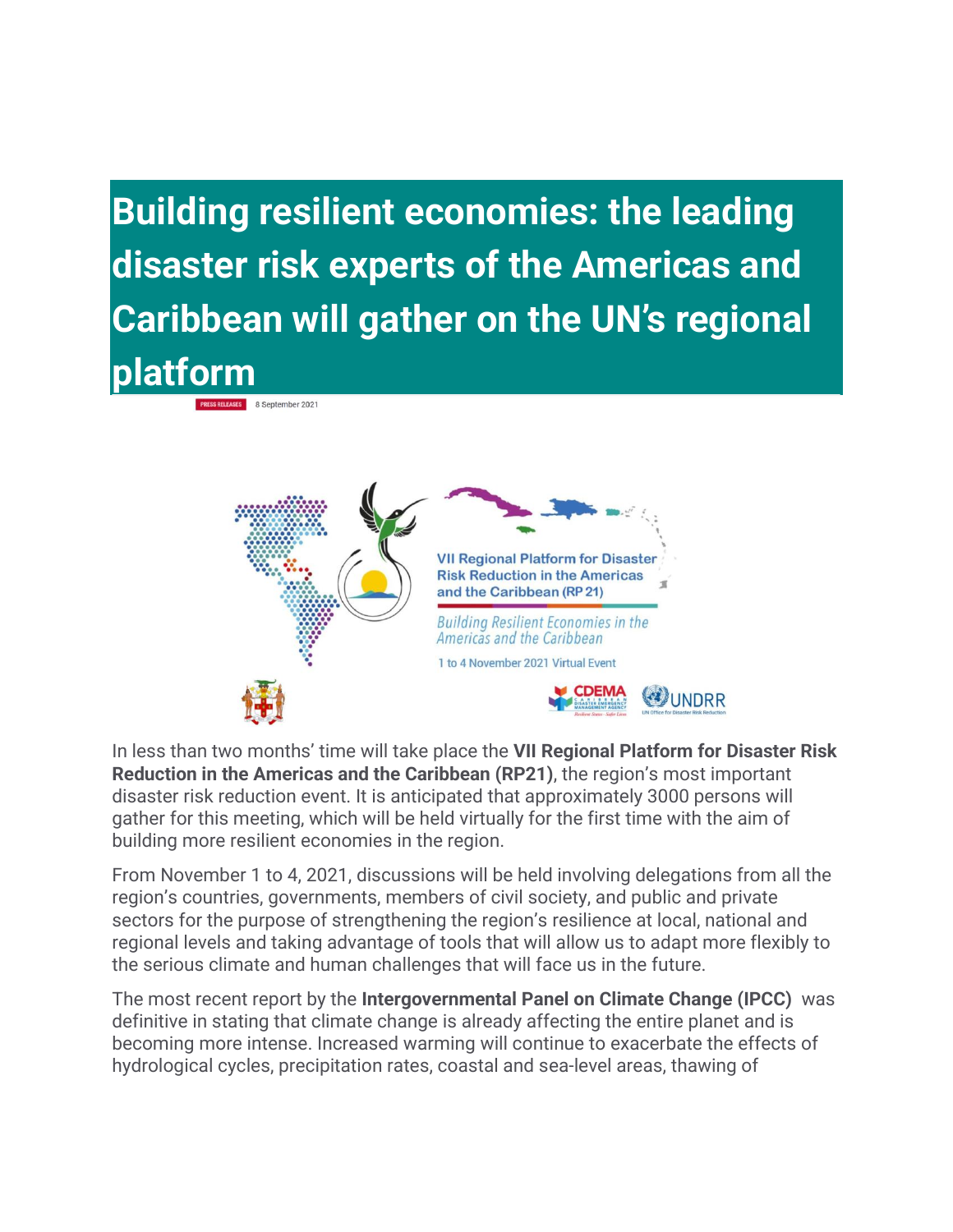permafrost, and acidification of the oceans, among others. In brief, these will result in a larger number of extreme events and a more frequent occurrence of disasters.

"The greatest share of human costs associated with disasters occurs in middle- and low-income countries, where extreme weather events subject millions of persons to poverty and force their displacement, frequently for long periods of time," said **Mami Mizutori**, Special Representative of the United Nations Secretary-General for Disaster Risk Reduction.

In 2020 alone, the world saw 30 million people displaced by extreme climatic events, exponentially increasing migration in the most vulnerable areas, which include Central America in the case of our region.

Prior to the pandemic, the region of the Americas and the Caribbean was already reporting that 53% of its economic losses in the last 20 years were related to climatelinked disasters.

Reducing disaster risks has never been as relevant as it is now.

The COVID-19 pandemic has made it clear that we are unprepared for multi-sectoral and systemic risk events, that usually has a bigger impact on the most vulnerable populations.

By the end of 2020, for instance, the pandemic pushed 22 million Latin Americans into poverty, increasing the poverty rates in the region to 33.75% of the total population. In addition, 120 million school-age boys and girls either lost or are at risk of losing a complete school year, causing many of them to abandon their studies and in this way worsening the rates of inequality in Latin America and the Caribbean. These cascading effects and impacts on social, economic, human and natural systems are clear examples of the systemic nature of risk in our region.

The **VII Regional Platform for Disaster Risk Reduction in the Americas and the Caribbean** "is taking place at a critical moment in which the world is facing extreme, climate-change-related events that amplify the effect of floods, droughts and heatwaves that threaten lives and economies and ultimately constrain our ability to achieve economic development. The call to action is now," affirms **Andrew Holness**, president of the host country of Jamaica, whose aim in this platform is to raise consciousness concerning the increase in the economic and human cost of disasters in the small island Developing States.

The **RP21** will focus on identifying how governments, civil society leaders, NGOs, technical and scientific institutions, the private sector and the media can work together to reduce disaster risk in the region and to achieve the targets of the Sendai Framework for Disaster Risk Reduction (2015-2030).

Along with high-level sessions with leaders and regional and global leaders on this subject, parallel sessions will be organized that highlight challenges and identify practical recommendations. There will be also learning workshops and brainstorming sessions to emphasize the most innovative ideas being successfully implemented